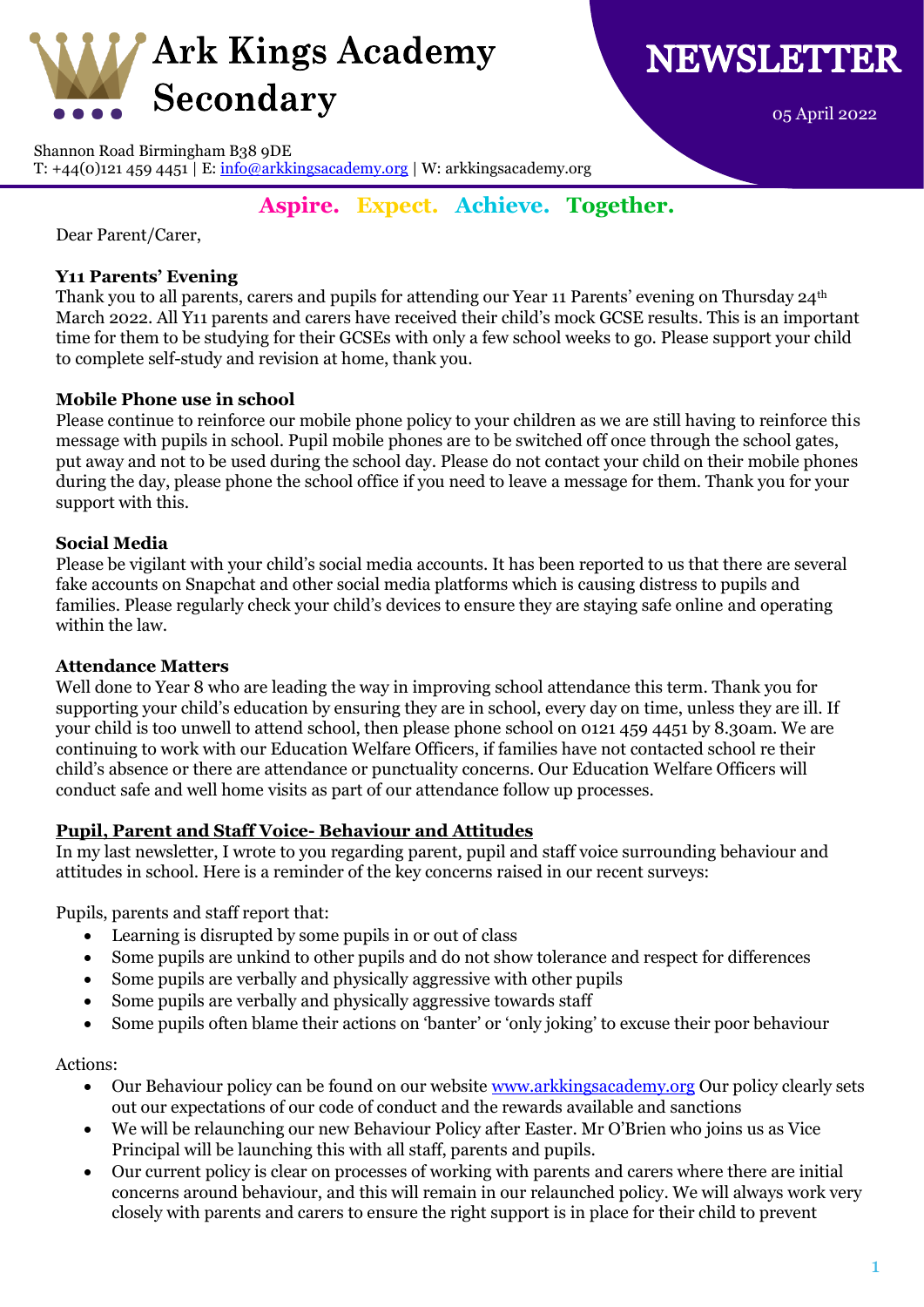further incidences of undesired behaviour or further/persistent breaches of the behaviour policy/ code of conduct.

- If persistent breaches occur (e.g. persistent truancy, verbal aggression, physical aggression, defiance, refusal to follow instructions [there is not an exhaustive list]), then these can lead to more serious sanctions such as suspensions or permanent exclusions where support or alternative provision has failed. We work hard with all pupils and parents from Nursery to Year 11 to help pupils to make the right choice and to have self-regulated behaviour and excellent conduct, as well as ensuring that pupils and parents are signposted to the right help at the right time. However, when there are persistent breaches of the code of conduct and behaviour policy or serious incidents, after thorough investigations, sanctions may warrant suspensions or permanent exclusions. Our exclusions policy is on our website [www.arkkingsacademy.org](http://www.arkkingsacademy.org/)
- Our behaviour policy on permanent exclusion states: Permanent exclusion will be considered if a student: a) Is in persistent breach of the provisions of this policy and as a result of his/her actions there is a serious detrimental impact on the welfare and education of others attending the academy, or b) Commits a serious breach of the behaviour policy by being involved in what may be termed an exceptional incident. There is not a comprehensive list of exceptional incidents and students, and parents should be aware that these will cover actions which constitute unlawful acts whether or not they result in criminal prosecution. This sanction will also apply if the actions of a student takes place outside of the academy and are of such a nature that the reputation and good standing of the academy is brought into disrepute.

There have been a few incidents and concerns raised by West Midlands Police re conduct of pupils from several local schools on their way home. Please ensure that your child goes straight home after school and isn't going anywhere that isn't agreed by you.

## **Football Match**

On the 31st March the Year 7 and Year 8/9 Girls' Football team played matches away at Ark Victoria. The Year 8/9 match was won by Ark Victoria with the final score of 4-1 but we had some great performances from Laila G who scored a great goal and Hope Sy who made some great saves in the 2nd half. Our Year 7 team went down 1-0 in the first half but with some excellent teamwork from the girls, they ended up winning the game 3-2! Well done to all who played and to Miss Lloyd for organising the matches. Team members were:

Laila G, Kelisha, Sophie, Miah, Maddison C, Leila A, Hope S, Lis, Layla B, Nikoly, Codeii-Leigh, Rhyannah and Lizzie.

#### **Comic Relief Friday 18th March 2022**

Thank you for your support fundraising for Comic Relief. Overall, we raised over £900 across the all through school. Well done everyone!

#### **Staffing, staff leavers and joiners**

As always, schools have staff leavers and joiners at the end of each term/ half term. We wish all the best to the following staff and thank them for their hard work and time at Ark Kings Academy:

- Mrs Lawson moving on to a new challenges
- Mr Brocklebank moving on to a new leadership post nearer to home
- Mr Holtom promotion to Vice Principal at a new school
- Miss Peacock moving on to a new school

We look forward to Mr O'Brien joining us after Easter as Vice Principal for Behaviour and Attitudes. After Easter we will be re-structuring our staff to ensure all roles are covered within school. We will write to you with the updated staff list after Easter.